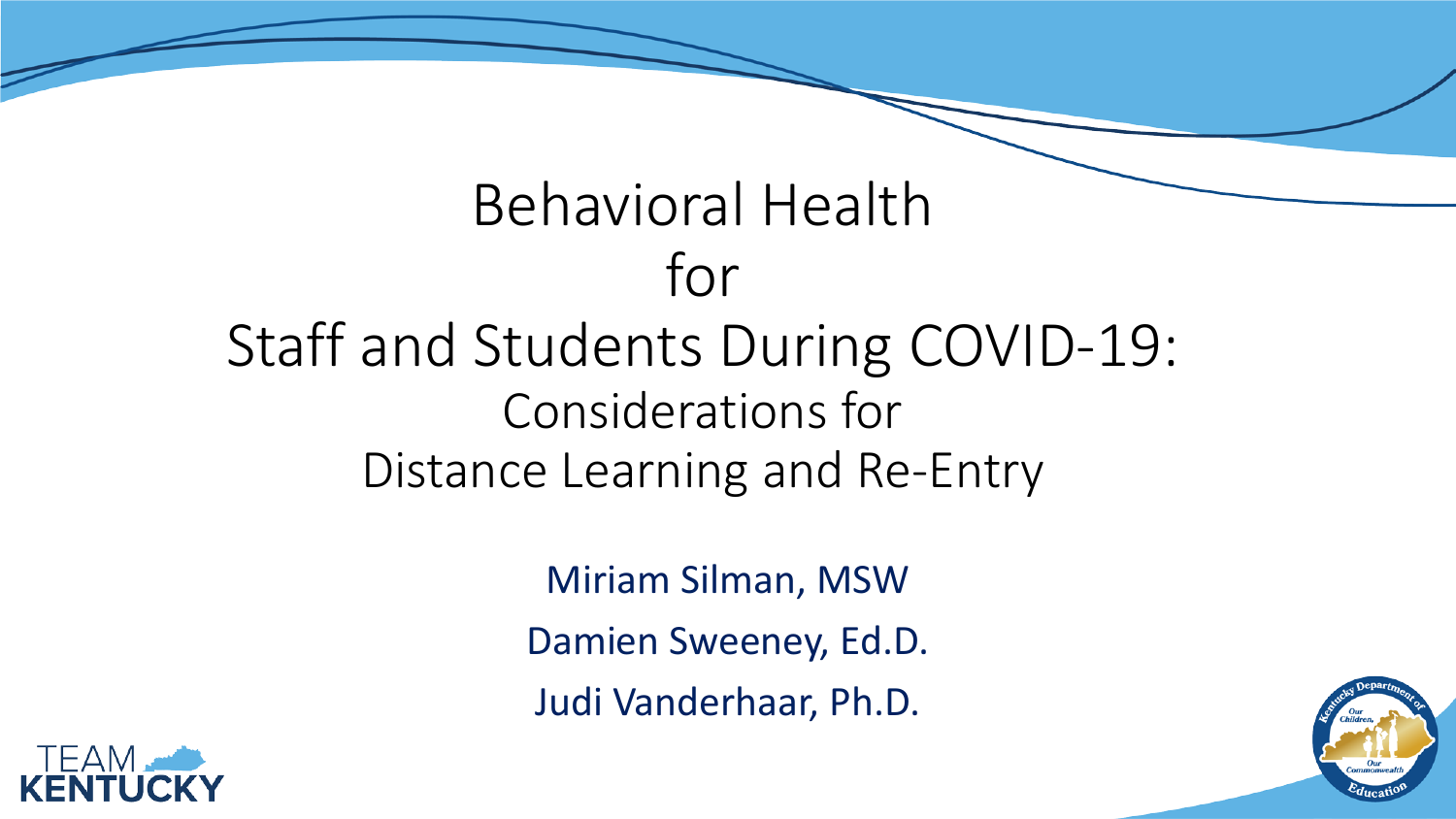## Sources of COVID-19 Stress

- Anxiety about exposure and illness
- Limited connections to others, limited support system
- Lack of cognitive stimulation, monotony
- Limited access to normal coping strategies
- Family members stressed
- Limited resources, financial stress
- Losses and grief
- Uncertainty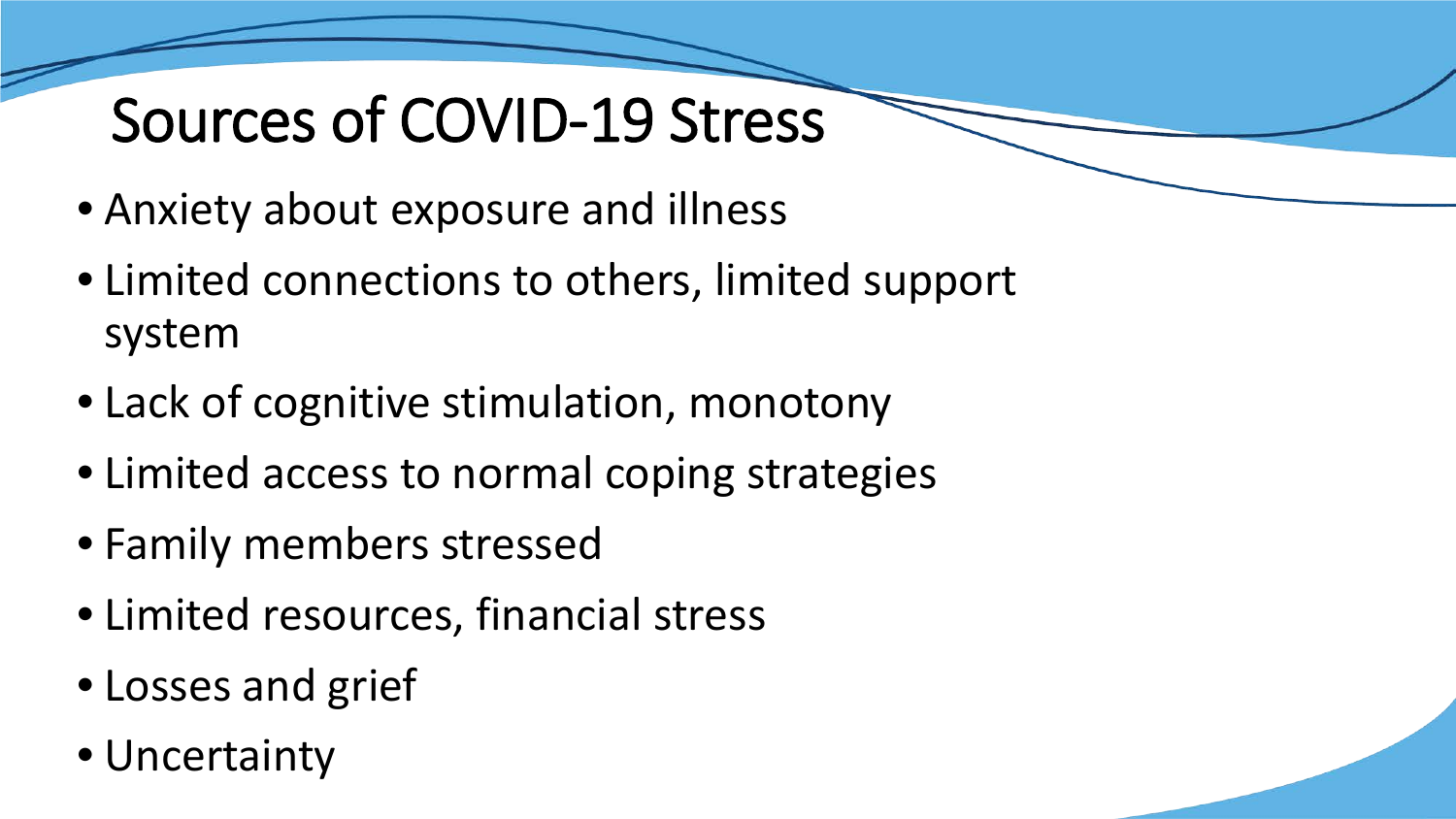# Signs of Stress in Students

- Clingy, whiny, tearful, frightened, anxious
- Agitated, hyperactive, over-reactive
- Irritable, impatient, aggressive, angry
- Withdrawn, disengaged, lethargic, depressed, sad, hopeless, suicidal
- Poor concentration, limited comprehension, poor memory
- Vague physical complaints
- Sleep disturbance, appetite disturbance
- Seeking attention, "in your face"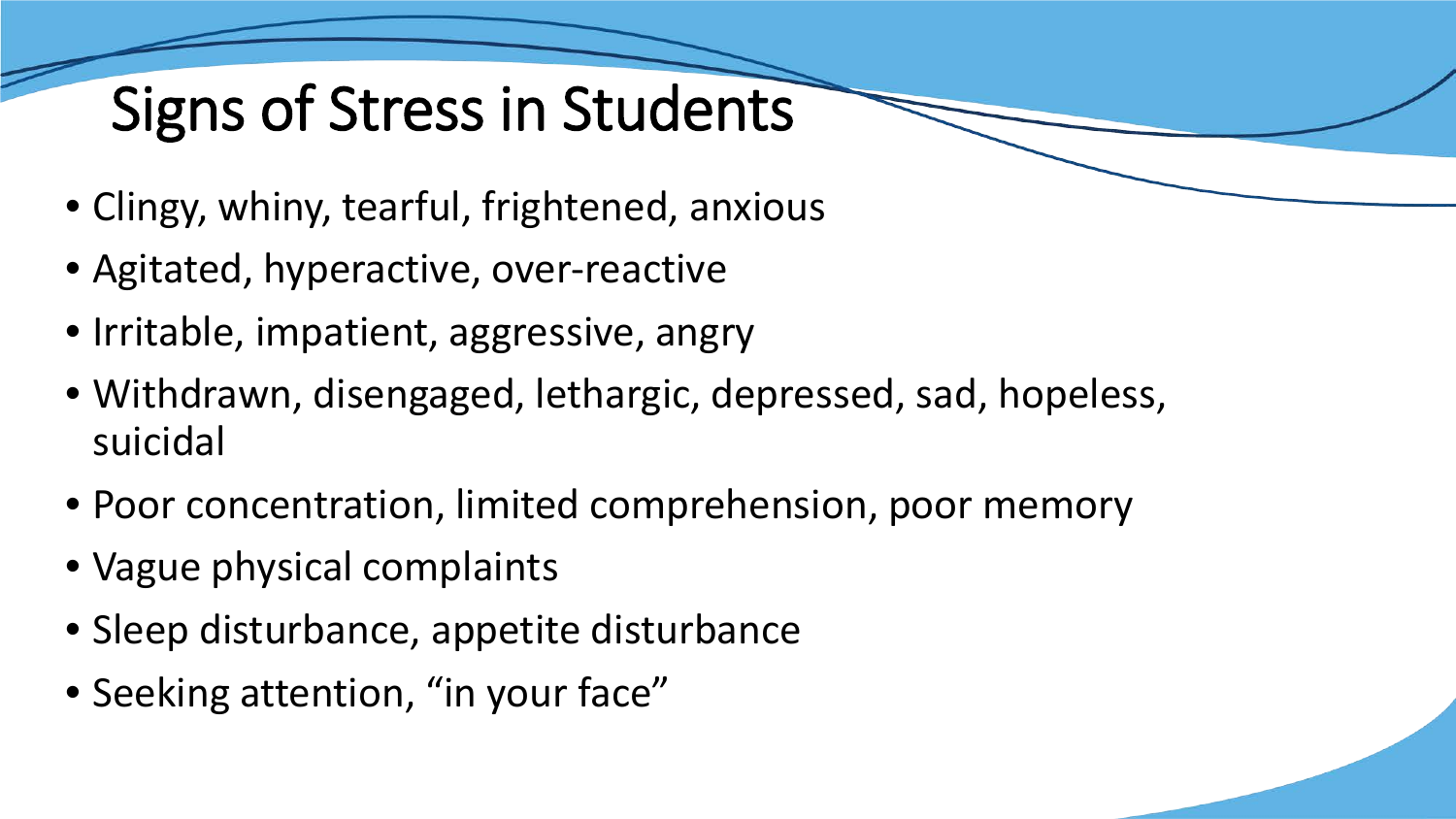# Signs of Stress in Staff

- Anxious, fearful
- Depressed, sad
- Withdrawn, less engaged, absent
- Irritable, impatient, frustrated, angry, explosive, over-reactive
- Agitated, poor concentration, poor memory
- Vague physical complaints, headaches, GI problems, sleep disturbance, appetite disturbance
- Overwhelmed, confused, difficulty with problem-solving or making decisions
- Loss of creativity, lack of motivation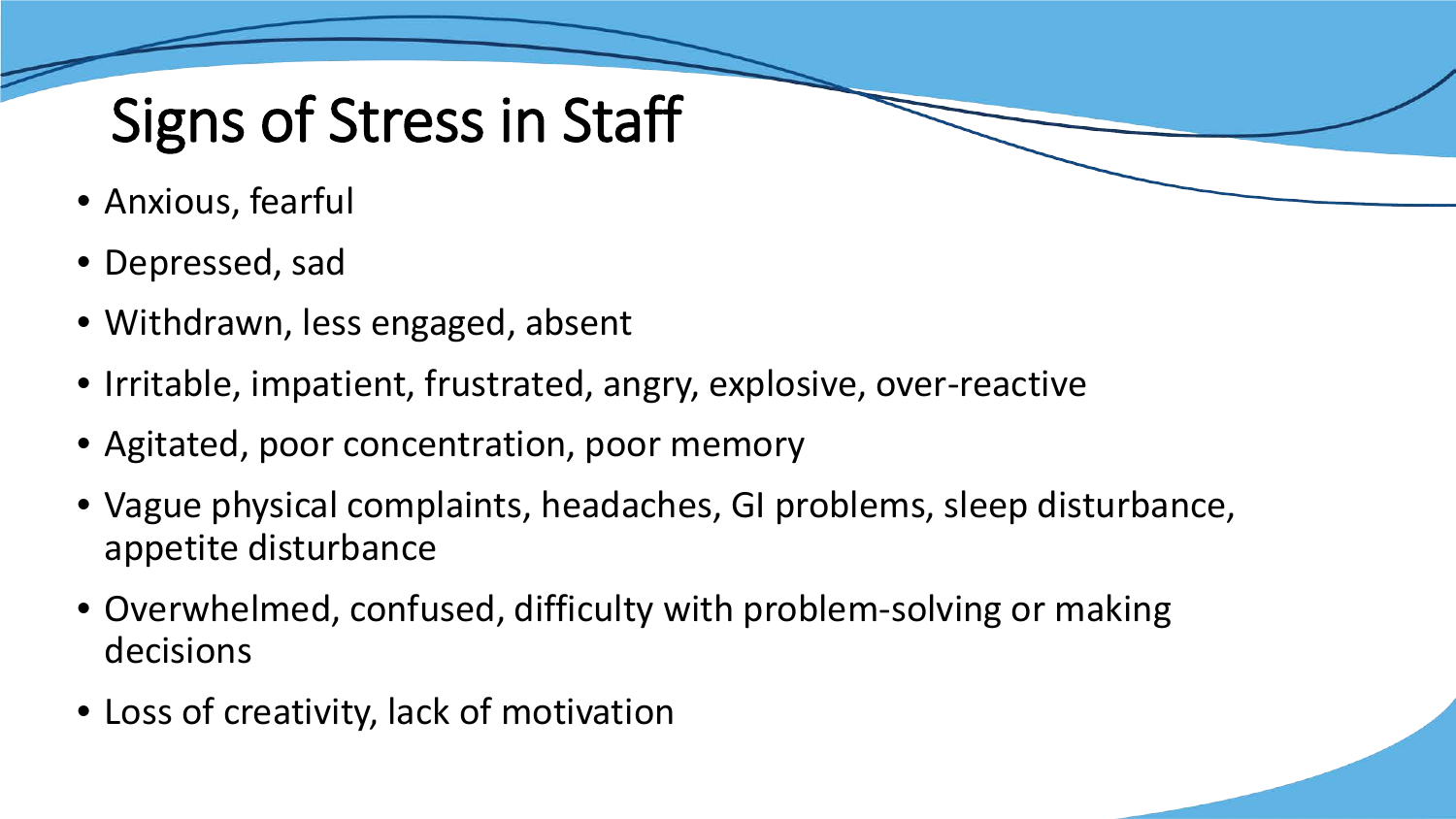#### Risk for Increased Stress Response

- Recent loss or history of significant loss
- Past or current exposure to trauma
- Pre-existing behavioral health concerns or history of such
- Limited support systems in family, community, workplace
- Feeling of isolation, difficulty with attachment and relationships
- Poor coping skills and supports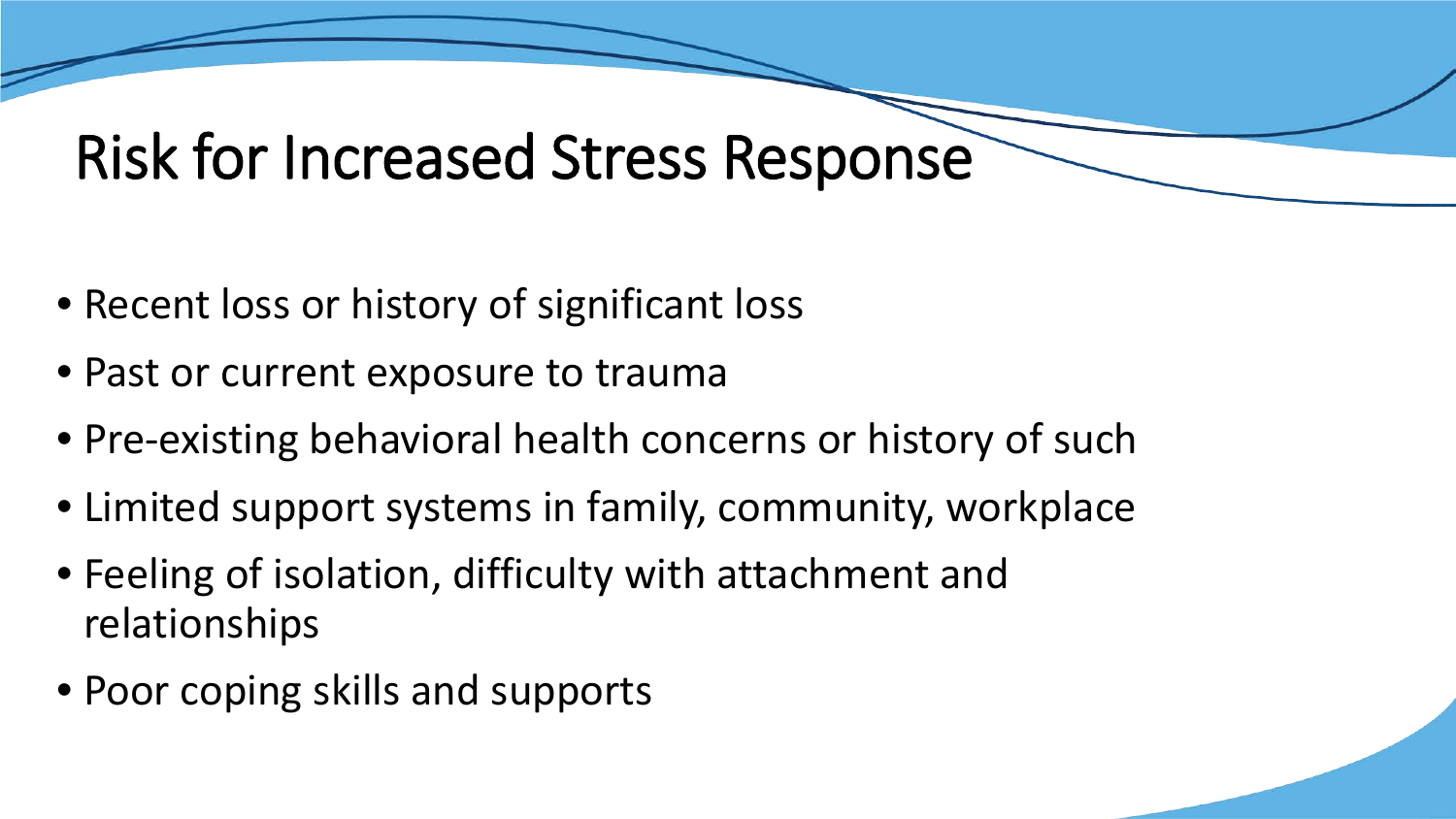### What Can Schools Do?



# Build Resilience B

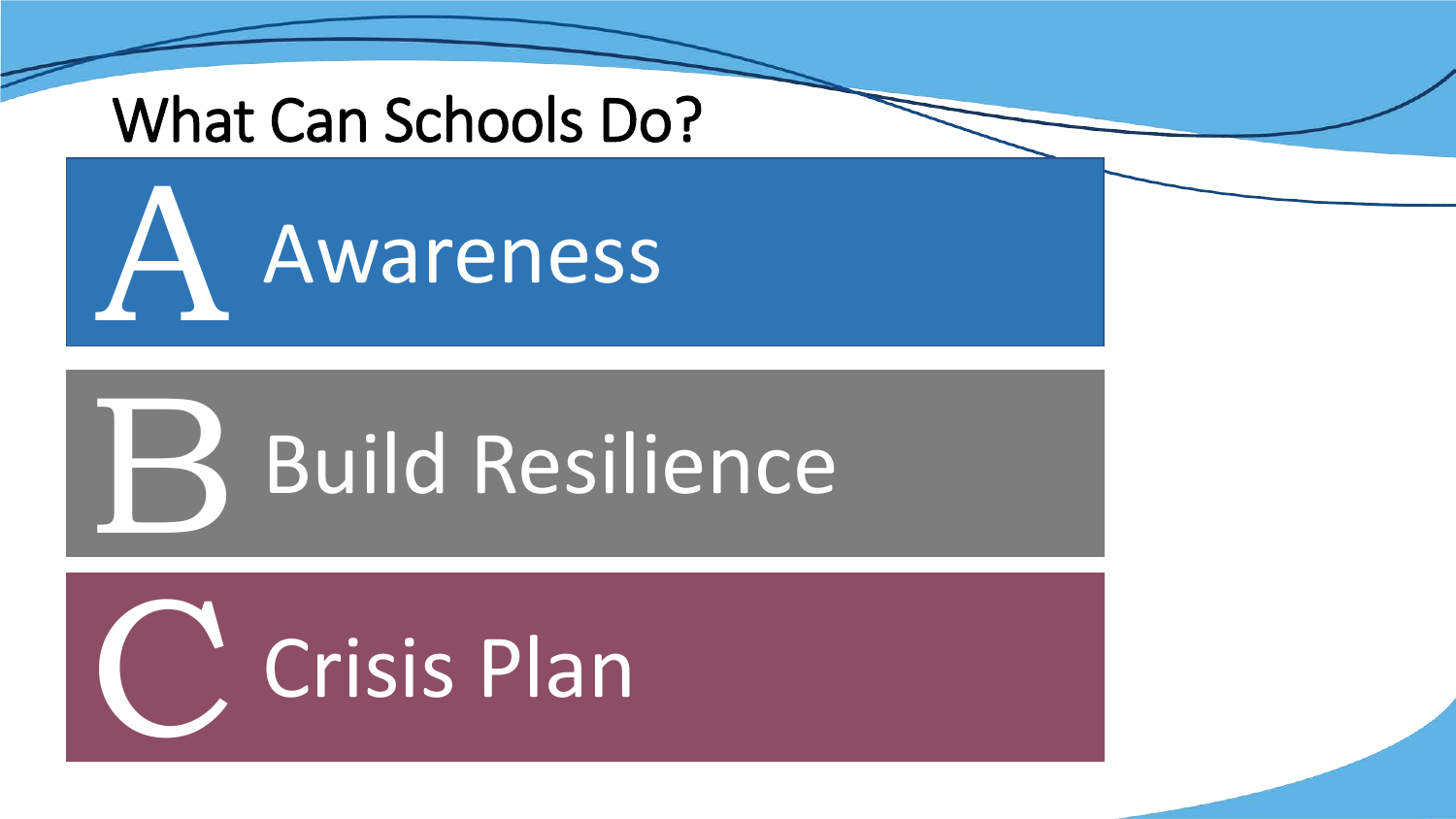

*Based on psychological first aid*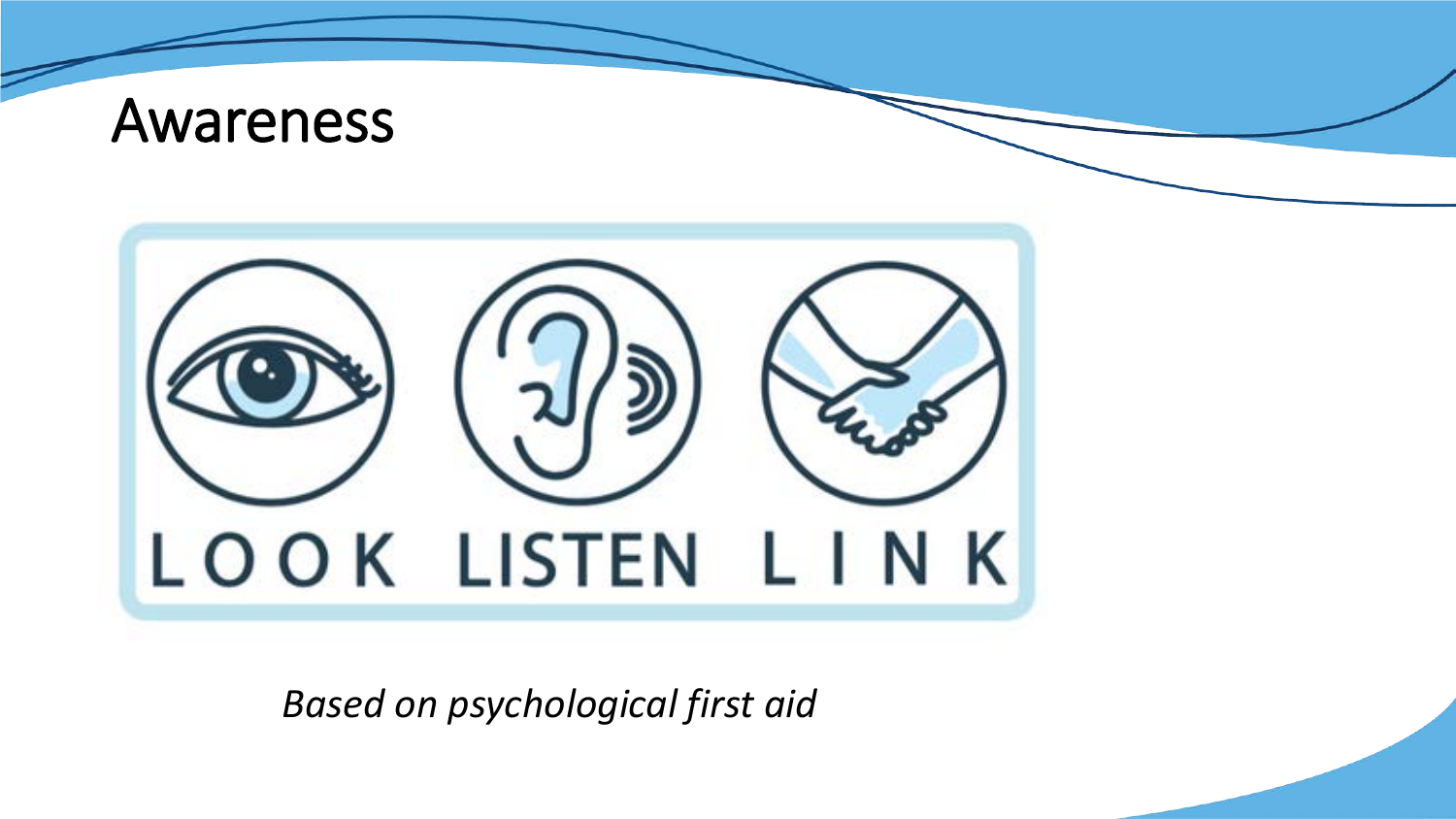### Awareness

| Look   | • Practical needs<br>• Psychosocial needs<br>• Academic/professional needs |
|--------|----------------------------------------------------------------------------|
| Listen | • Students and families<br>$\bullet$ Staff<br>• Community                  |
| Link   | • Internal resources<br>• Community partners                               |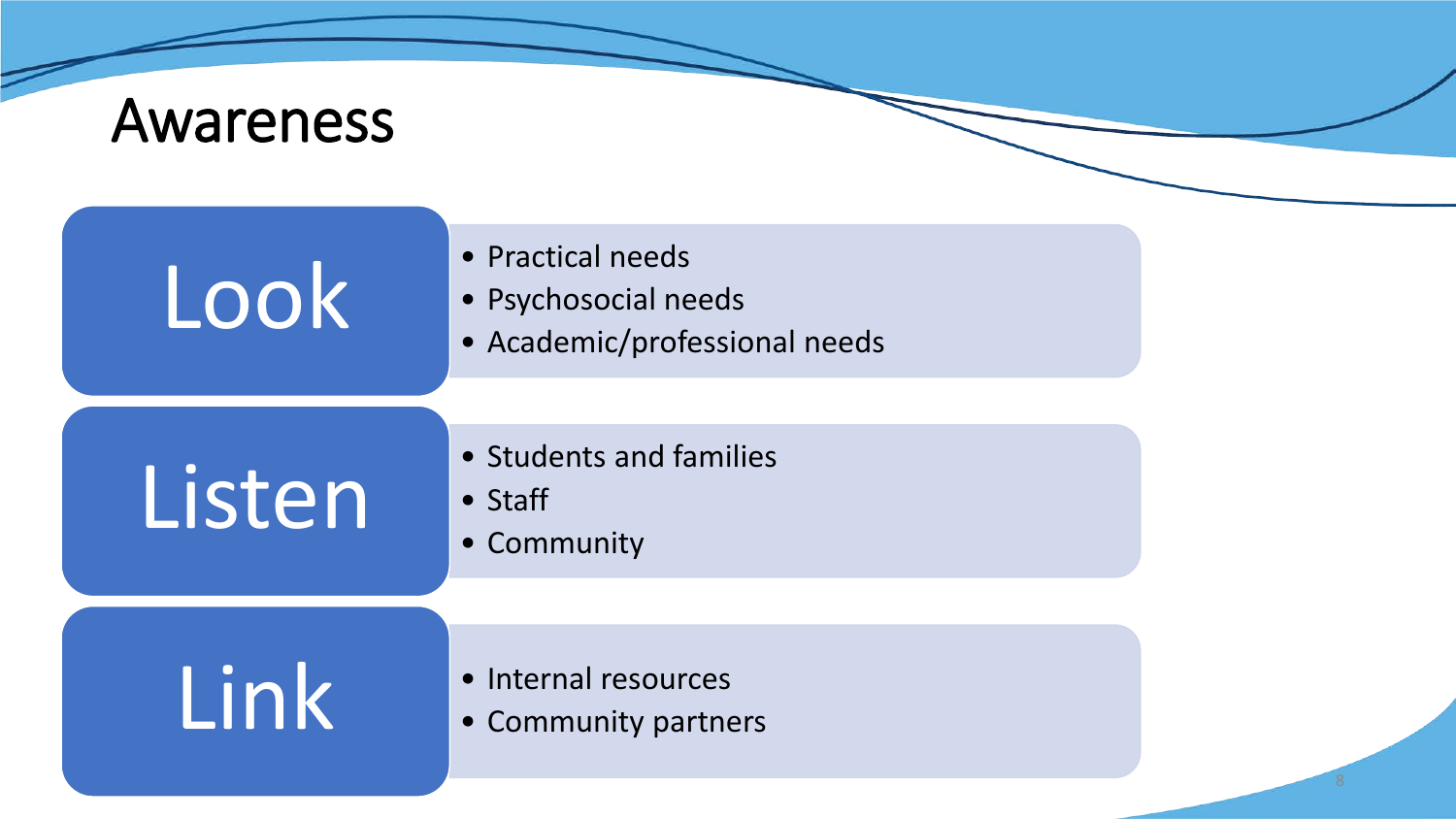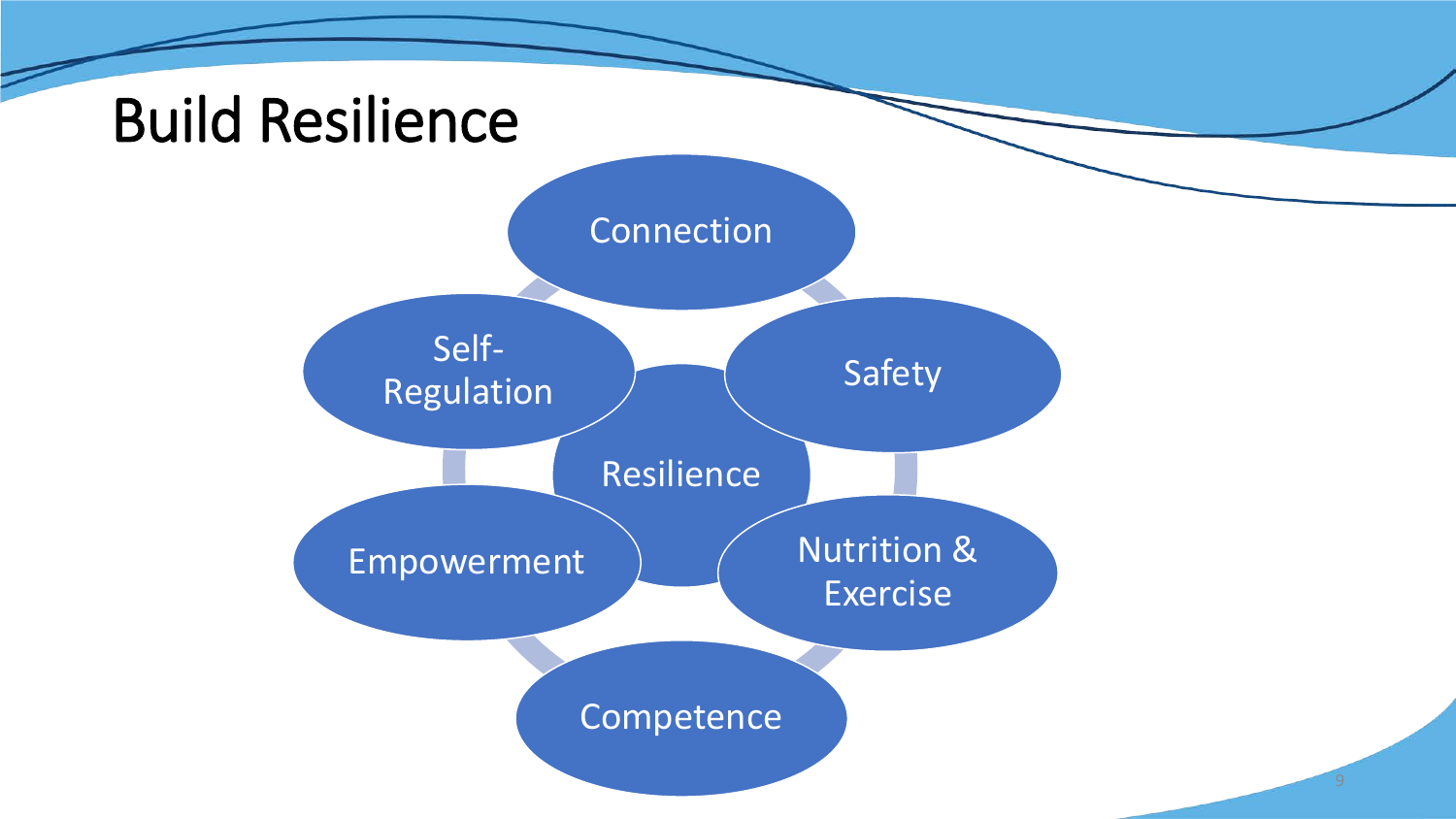## Build Resilience

| Connection                         | • Frequent, sustained outreach<br>• Mentors/buddies<br>• Check-in, check-out                      |  |
|------------------------------------|---------------------------------------------------------------------------------------------------|--|
|                                    |                                                                                                   |  |
| Safety                             | • Normalize stress response<br>• Look, ask and listen<br>• Model appropriate emotional expression |  |
|                                    |                                                                                                   |  |
| <b>Nutrition &amp;</b><br>Exercise | • Healthy snacks<br>• Recess<br>• Movement breaks                                                 |  |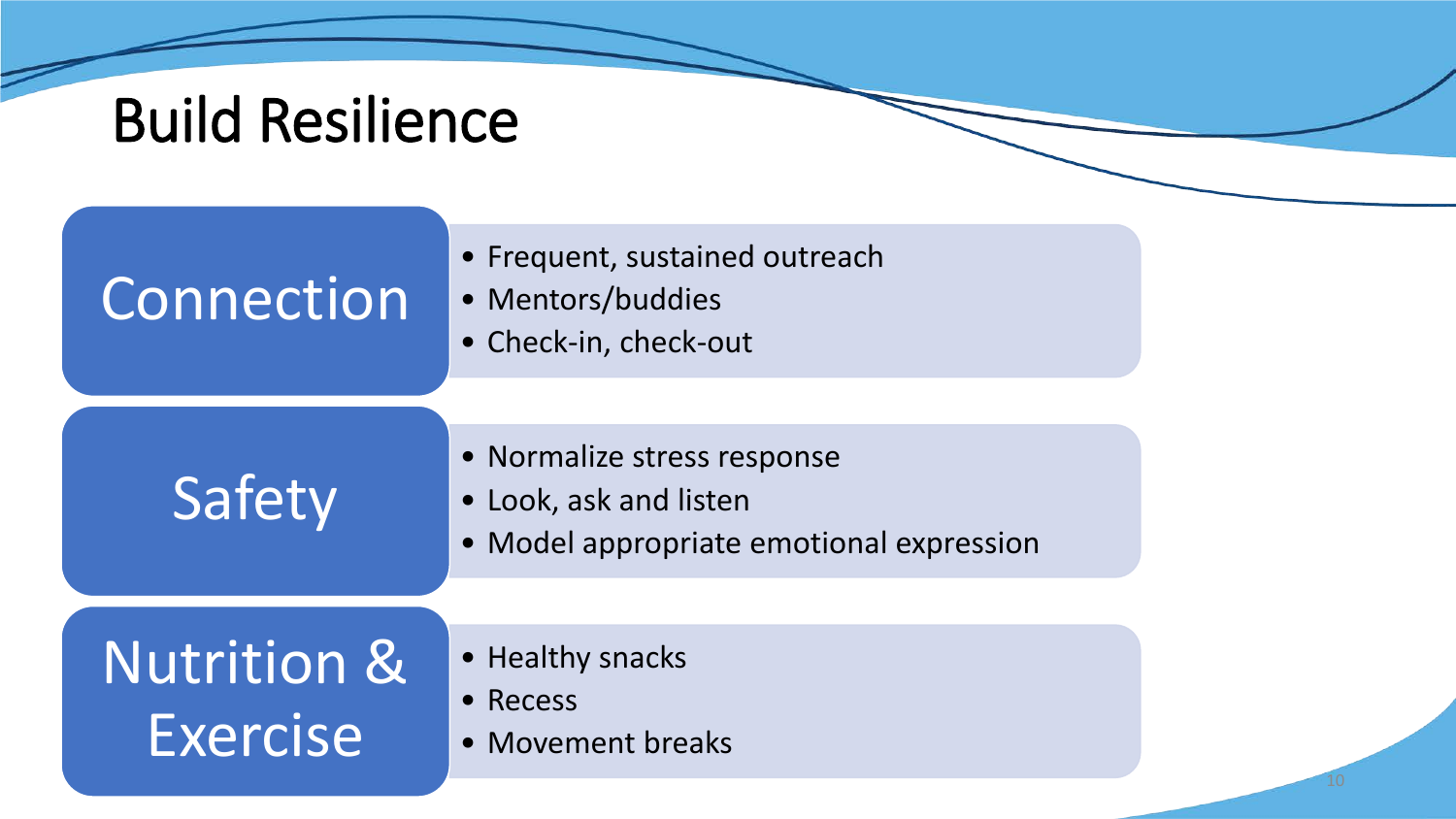## Build Resilience

| Competence      | • Frequent targeted affirmation<br>• Small chunks<br>• Repetition, patience |  |
|-----------------|-----------------------------------------------------------------------------|--|
|                 |                                                                             |  |
| Empowerment     | • Choice<br>• Voice<br>• Flexibility                                        |  |
|                 |                                                                             |  |
| Self-Regulation | • SEL and emotional literacy<br>• Mindful focusing<br>• Regular breaks      |  |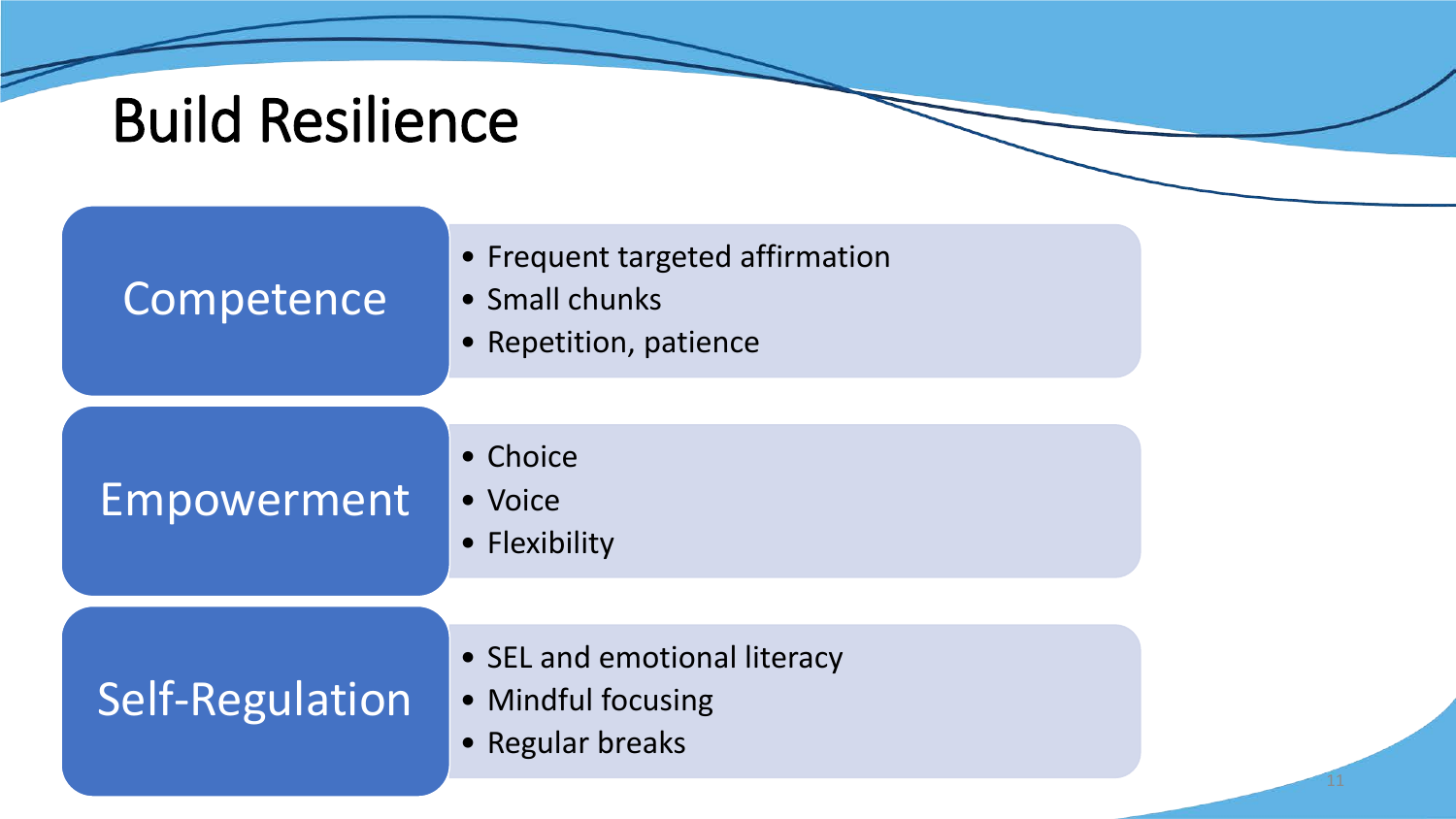

- Crisis team: must have representation from *all* components of school community
- Assume SEL is part of process and content
- Ensure flexibility and real-time response
- Warm, caring culture and climate
- Re-open with sense of renewal and hope
- Address grief and loss
	- *Students have to be ready to learn*
	- *Staff have to be ready to teach*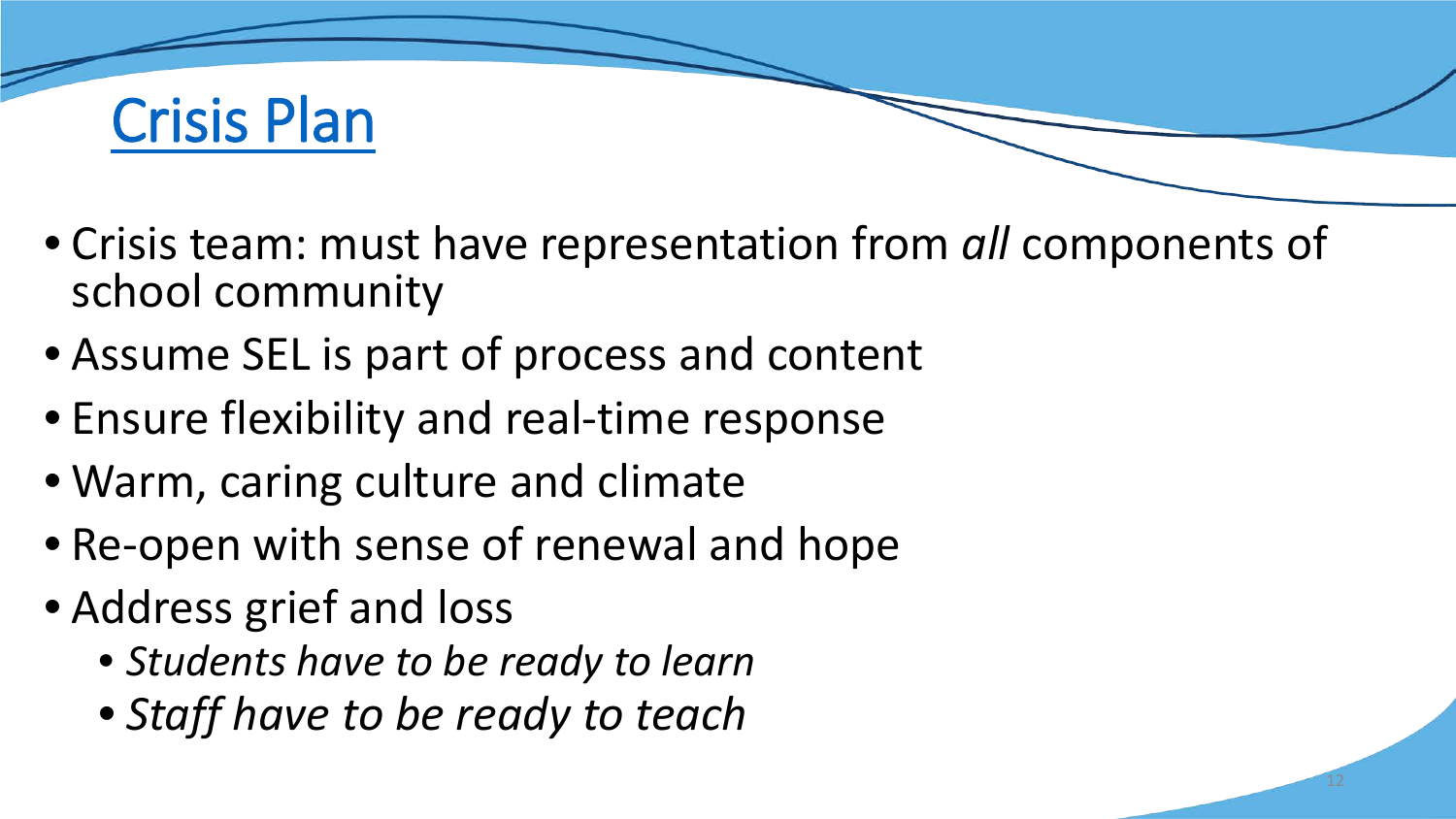### Compassion

- **For students:** 
	- There's a reason for their behavior, mood, attitude, engagement, learning style

For staff:

• Compassion, grace and generosity for ourselves as well as for one another

> *Ask what's happened to them and what's strong with them … (not what's wrong with them)*